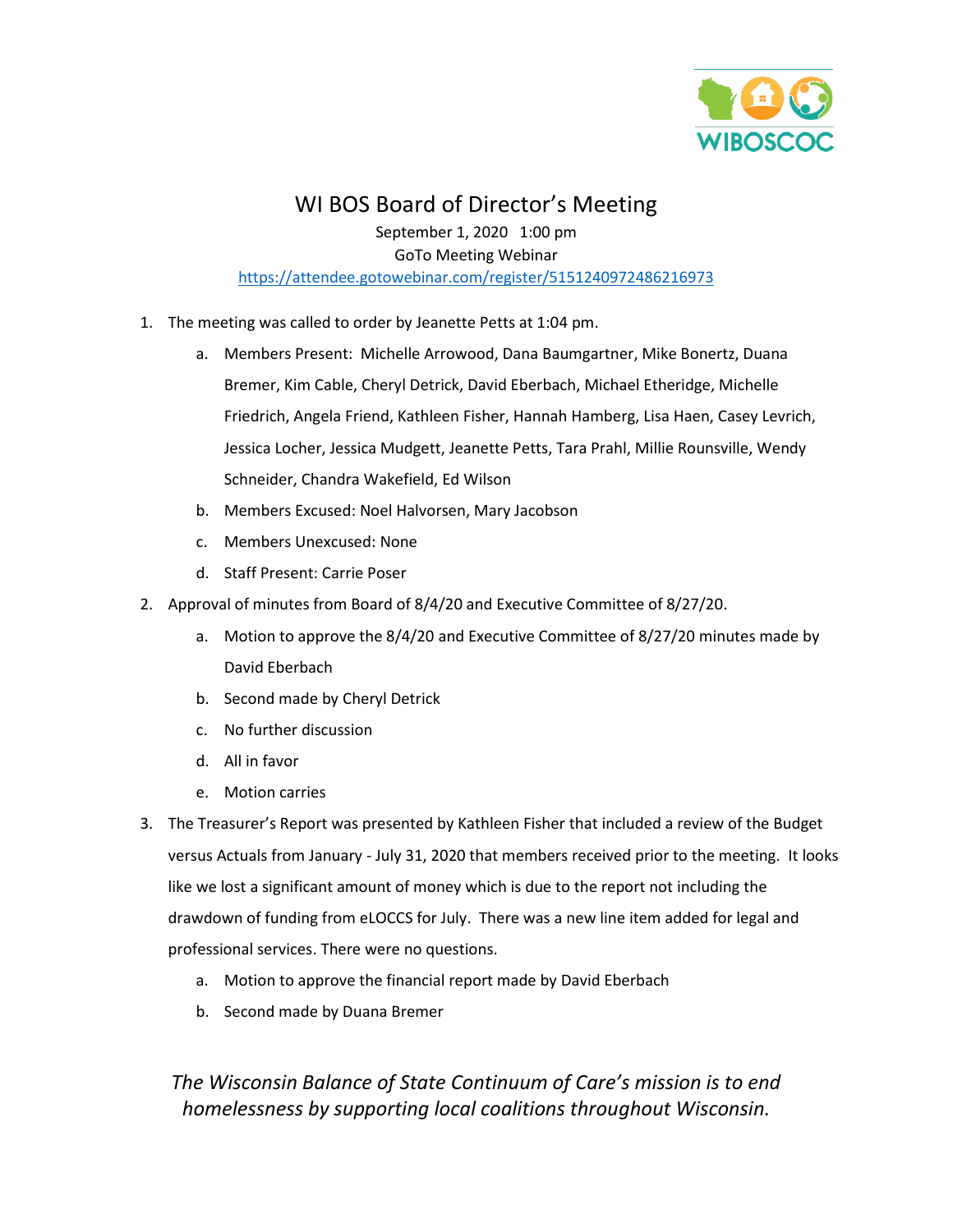

- c. No further discussion
- d. All in favor
- e. Motion carries
- 4. Policy on Equal Access and Gender Identity was briefly reviewed by Carrie Poser.
	- a. Motion to approve the Policy on Equal Access and Gender Identity made by Kim Cable
	- b. Second by Dave Eberbach
	- c. No further discussion
	- d. All in favor
	- e. Motion carries
- 5. HMIS Vendor update Dave Eberbach reported that the Milwaukee COC has voted to approve the transition of HMIS vendors. Adam is currently in the negotiation phase with Bitfocus. Adam sent out the HMIS Vendor scoring Rubric to the Board for review after the August meeting. There were no questions or comments.
- 6. Board Member Match deadline/barriers discussion. Jeanette and Carrie discussed the importance of documenting and submitting match in a timely manner. If you cannot use your time as match or there are other reasons you have not submitted match please let Carrie know.
- 7. Director Update presented by Carrie Poser:
	- a. Notice yesterday from HUD that the DV SSO CE Grant is now available in eLOCCS. Start date is 9.1.2020.
	- b. SSO CE closeout is completed. APR is due by the September 28, 2020.
	- c. Working on issues and conditions for DV RRH grant.
	- d. Other major projects
		- i. Financial policies and procedures are half-way done.
		- ii. Results from the big survey about Local Coalition need were received. Carrie was able to compile the lists of needs to share with the various state organizations she meets with on a regular basis.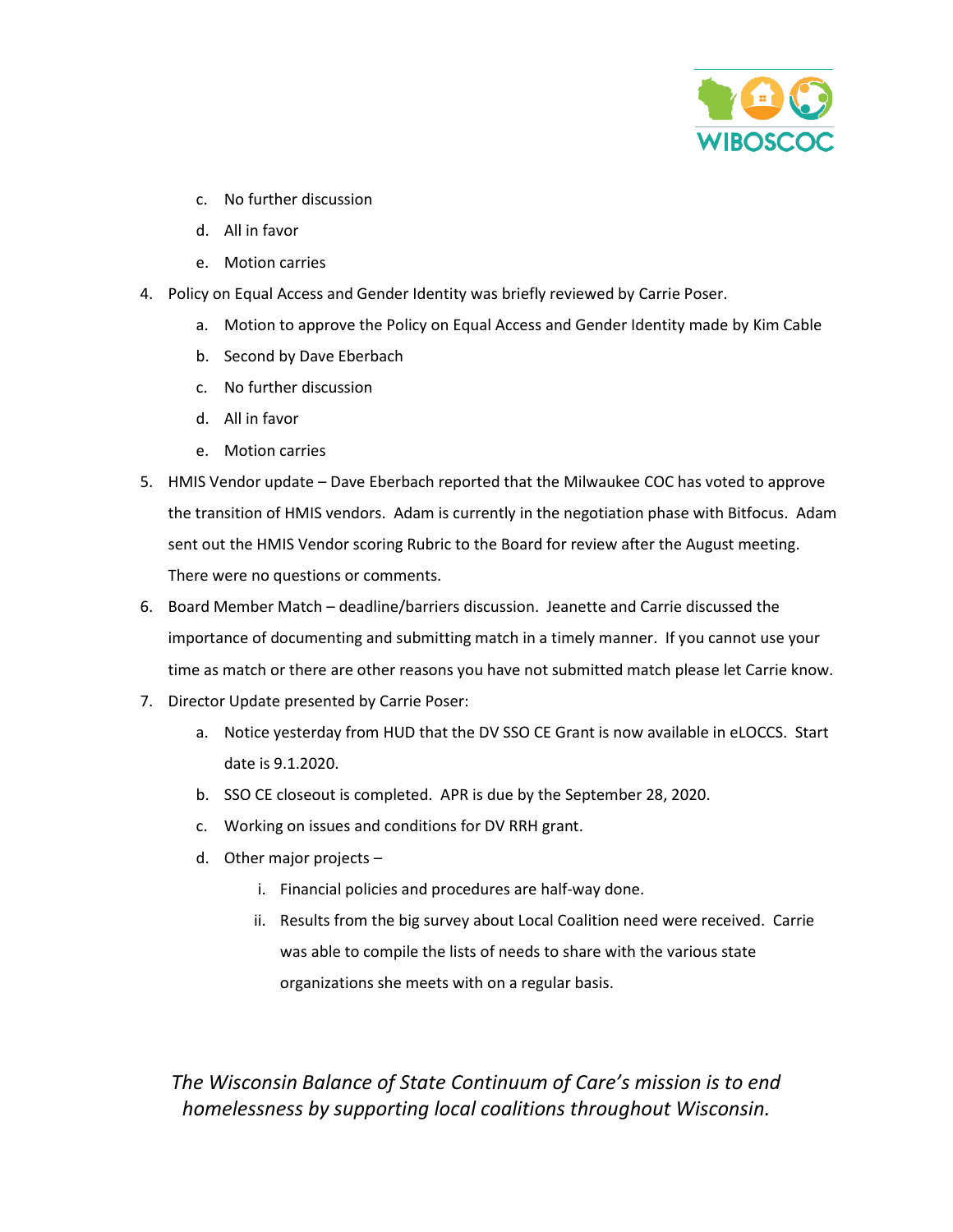

- iii. At the request of DHS, CoC leads are working to identify items and areas that need focus and why. They are using data sources to determine this list and will share with EFS-6 and other stakeholders.
- iv. Carrie has been spending a lot of time with staff providing support with summer outreach plan, HMIS dashboard, system performance measures and match documentation. BOS staff will be presenting the dashboard to local coalitions they are assigned to.
- v. Question about the status of the second round of ESG CV money. Answer: There has not been any information shared about the second round of ESG CV funding.
- vi. Call with DECHR next week with a variety of people from DECHR, Mike Basford, EFS6 about SSSG.
- vii. Ryan and Carrie have been staffing about EHH funded only agencies and providing as much support as possible to avoid reporting non-compliance to DEHCR. The concern is that once non-compliance is reported, funding will be withheld by DEHCR. At this point about nine agencies are not in compliance with EHH requirements and not responding to Ryan's efforts to provide support.
- 8. August Meeting feedback Carrie reviewed the feedback from Survey Monkey. Overall, the responses were positive.
	- a. We have a new HUD TA person who attended our business meeting on Friday for about an hour and a half. She gave positive feedback about the flow of our meeting.
	- b. Biggest challenge was the registration on Eventbrite that required you to scroll down quite a bit to understand that you had to also register for the webinar. Carrie is going to work with Jen to move the webinar registration to the top of the Eventbrite so people can see it better. Survey responses were high scored. Kim suggested that it would have been helpful if we had the Power Point. Next time handouts would be great if possible. Carrie indicated that it would cost more to get the handouts.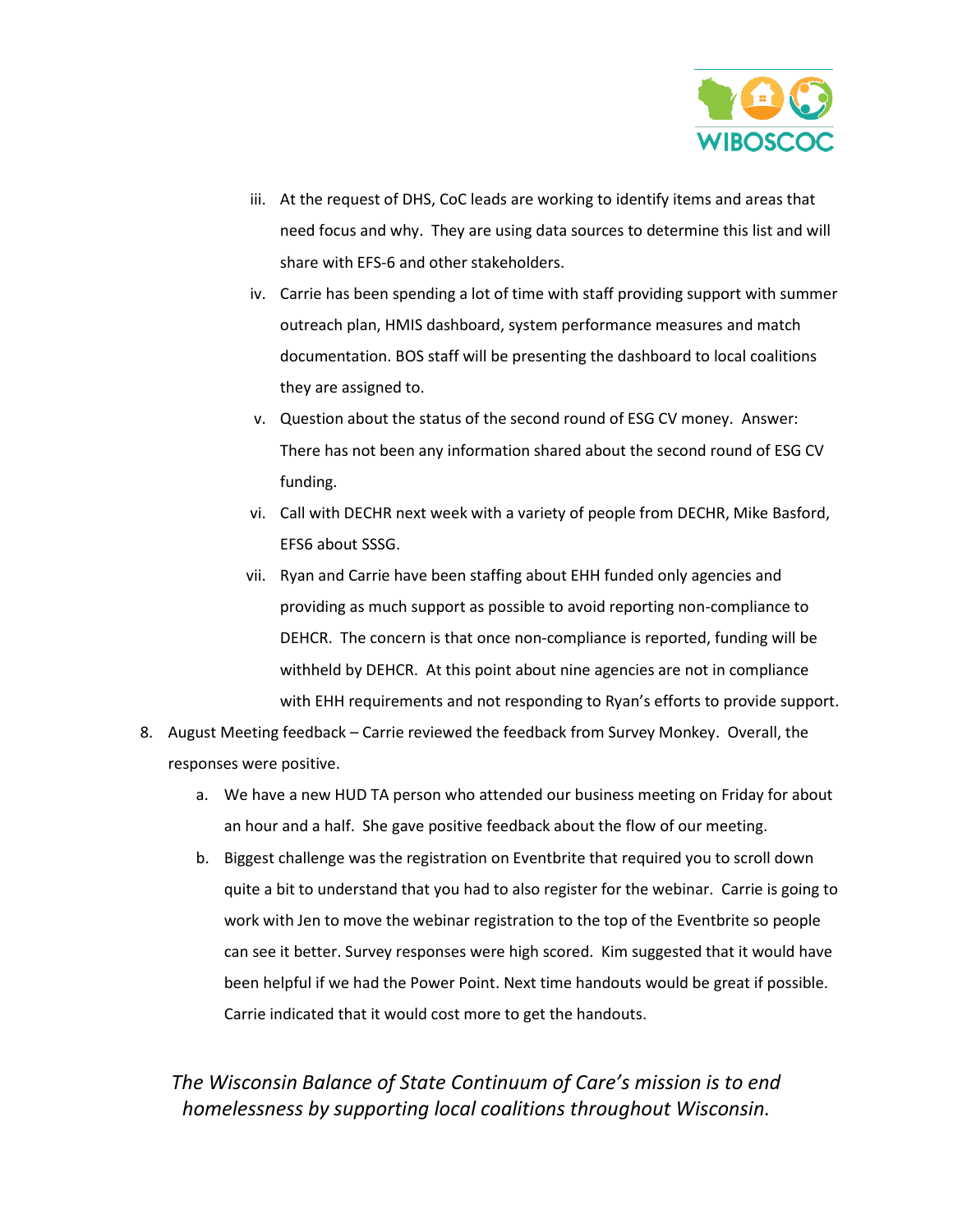

- 9. November meeting discussion.The Executive Committee meeting met and recommend that we do a virtual meeting for November. Several members expressed that we do not know what things will be like in November, so the EC committee made a good recommendation. One member believes we should continue with life and have the meeting. A number of members work for agencies that will not allow employees to travel.
	- a. Motion for the November meeting in a similar fashion made by Millie Rounsville
	- b. Second by Cheryl Detrick
	- c. No further discussion
	- d. All in favor one opposed
	- e. Motion carries
- 10. Public Policy Report Carrie indicated that funding for the Medicaid waiver is stalled. DHS hired a staff to apply for the Medicaid waiver. The federal government stopped accepting waivers. Currently looking into an amendment. The four CoC leaders began discussion on what Medicaid billing looks like and how to plan for training. This month they will talk about the asks.
- 11. Committee Reports
	- a. **System Performance Network (SPN)** David Eberbach reported that SPN met in August after the BOS quarterly meeting. Members discussed the dashboard tool. They meet again the second week of October. The biggest challenge is they do not have representation from each Local Coalition which makes it very difficult to get the information out to everyone which impacts the ability for creating improvements.
	- b. **Coordinated Entry** Wendy Schneider reported that the Coordinated Entry committee has multiple subcommittees that have been meeting. Ryan has been working with Dana and Wendy and providing a lot of guidance and support. They met on August 26, 2020. They meet monthly as a large group and committees meet as needed. They are working on needed revisions to the Policy and Procedure manual. Next meeting is scheduled for September 23, 2020. Once competed it will be presented to the board.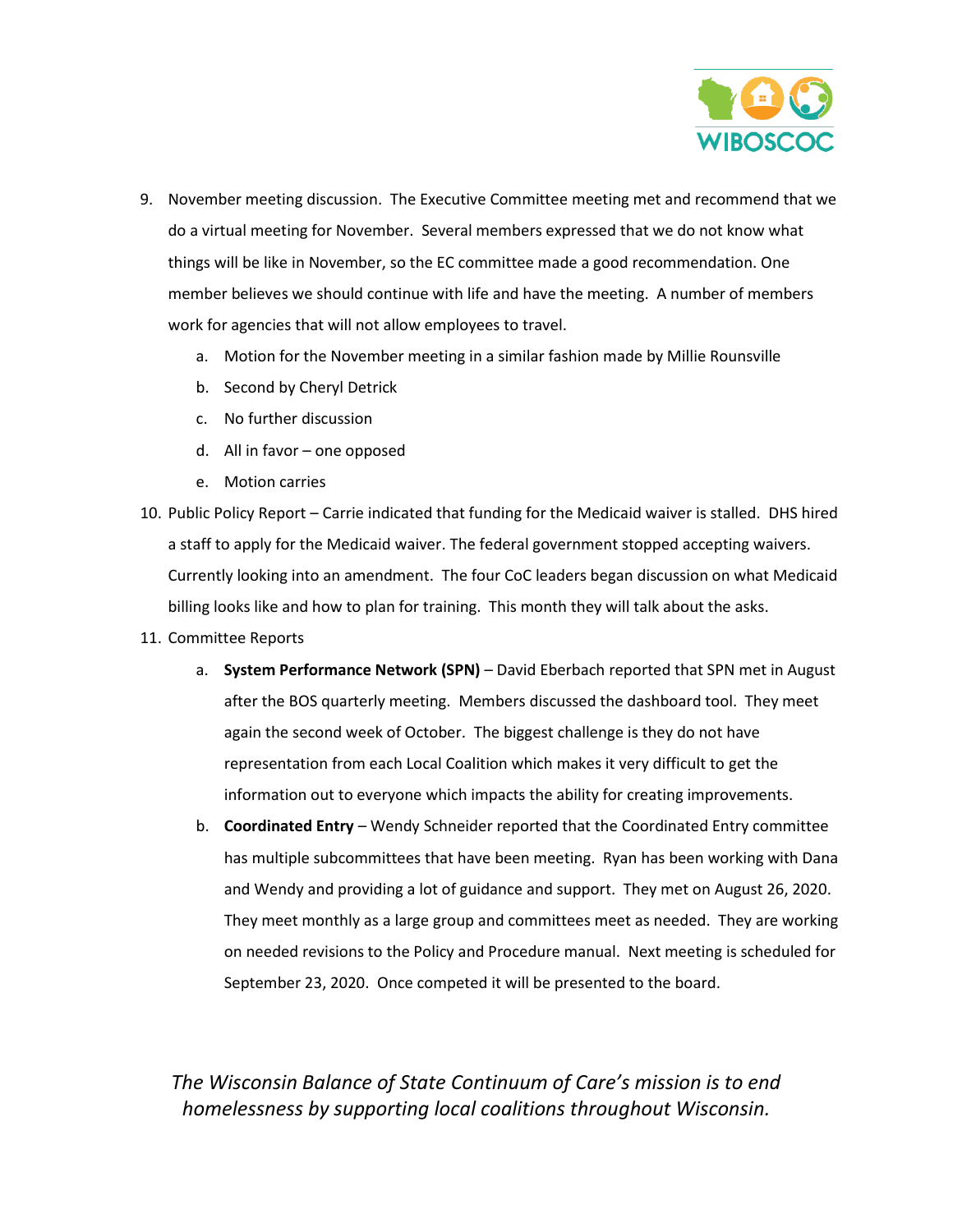

- c. **Discharge Planning** Duana Bremer reported that they are back on track. They met last week, and they have a plan to start assessing needs.
- d. **Youth Advisory Board (YAB)** Cheryl reported they did not have a meeting last week and the next meeting is scheduled for the last Friday in September. Mary is working on the survey from the contest. The Youth Demonstration Grant has not yet been released.
- e. **Emergency Shelter** Michael Ethridge reported that they had a meeting August 25, 2020. They discussed the Emergency Shelter Standards and the DV shelter. Carrie is working on reviewing the comments on the Emergency Shelter Standards. A Diversion tool is currently in process and is coming together nicely. They have about 42 shelters participating on the committee. Members are looking at different ways to support shelters around the state. Next meeting is scheduled for October 27, 2020. Carrie clarified that the Shelter Standards have about 150 comments from members and it is very complicated to get through, unlike any other document we have had out for comment. Brief discussion about the next steps. Carrie will begin to get back to working on the standards after she completes the Fiscal Policies. She will get the complied information to Michael by September 18, 2020.
- f. **Veteran Advisory Board** Casey Levrich reported that they had a presentation form Minnesota about how they are ending homelessness. Meeting in July discussed creating sub committees for work to get done. Members agreed to do an open invitation to people outside of the advisory board. They have 21 members in the committee and not a lot of people are interested in meeting outside of the once a month meeting. Angela indicated that they do not get many responses to emails although members are motivated at the in-person meeting.
- g. **Gaps and Needs** Michele Friedrich reported that they have been meeting every month. The surveys have been completed and the committee is requesting that each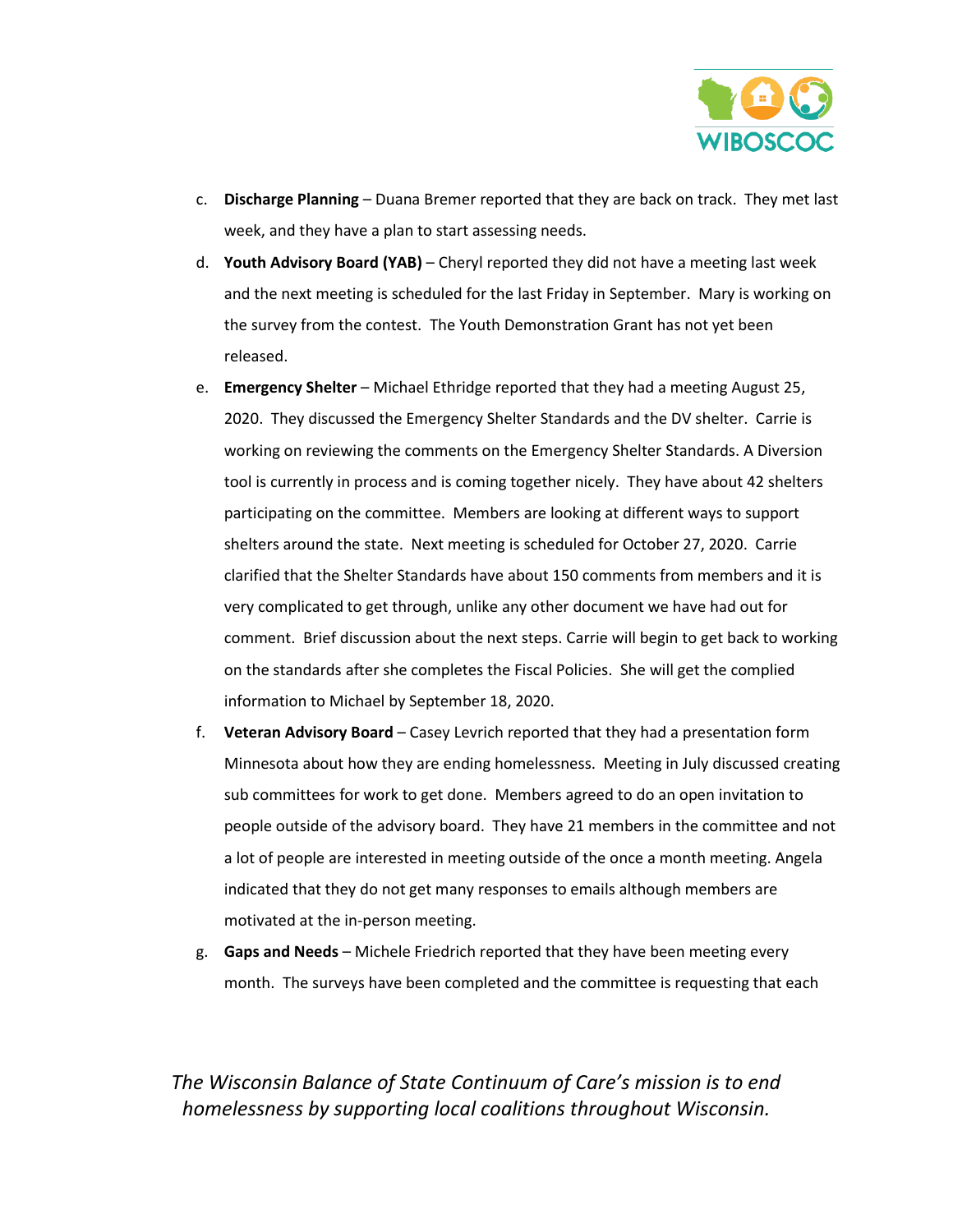

Local Coalition complete 25 of the provider survey and 25 of the client survey. Deadline is November 15<sup>th</sup>.

- h. **Public Awareness** Kim Cable reported they met in August. Members discussed projects they would like to work on:
	- i. Gather success stories from our projects. Working on media releases and BOS Facebook page to get the word out on how the program works and change people's lives.
	- ii. Also working on a letter template that people can customize for their areas to reach out to their legislators.
	- iii. Kathleen has administrative access to make changes to the BOS Facebook, as does Noel. Kim agreed become Kathleen's friend to gain access administrative access to the BOS Facebook page.
- i. **Fiscal and Audit** Kathleen reported that the finance committee met this morning. They discussed the progress on the policy and procedure manual. Carrie will be sending Kathleen a draft copy by the end of the day Thursday. The finance committee will review at the next meeting scheduled for Tuesday September 29. They hope to have a draft ready for board comment early October.

The committee also discussed the future of financial management for WIBOS and the plan is that once the fiscal P7: is finalized they will begin bringing the finances in house starting with the EHH grant at the beginning of the new fiscal year July 2021.

- j. **Nominating Committee** Lisa Haen reported that the recruitment flyer will go out today which Carrie confirmed. She will also be scheduling a meeting to prepare for the Local Coalitions that need to elect a board member in prior to the term expiration in November.
- 12. Other business